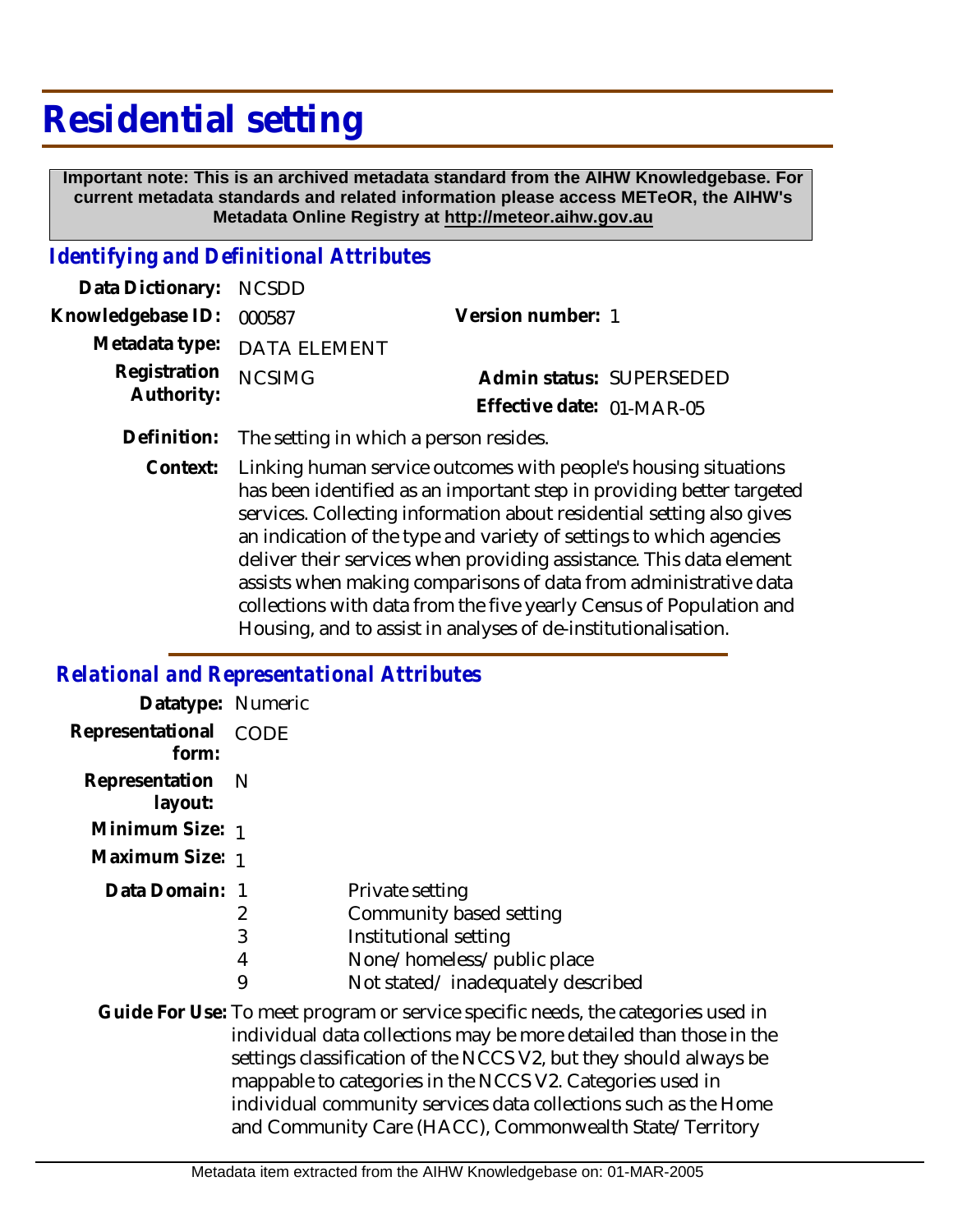Disability Agreement (CSTDA) and the Supported Accommodation Assistance Program (SAAP) have been mapped to the settings classification in the National Classifications of Community Services.

Code 1. Private setting: A largely self contained dwelling intended for occupation by one or more usual residents, or movable, makeshift or improvised dwelling occupied by one or more usual residents, regardless of whether the dwelling is owned, being purchased or being rented privately, publicly or through a community organisation. This includes,

Owner/purchaser/renter occupied dwellings and Unsupported independent living facilities.

For example houses, flats, units, hotels/motels, caravan, craft in a marina, a houseboat, independent living in a retirement village (where no support services are provided as a package with the accommodation) and makeshift and improvised dwellings (such as humpies).

Code 2. Community based setting: This type of setting includes Short-term crisis or emergency accommodation facility,

Supported independent residential facility,

Transitional accommodation facility,

Supported accommodation facility (where support is provided together with the accommodation as a package) and Supported independent living.

The distinguishing features of a community based setting as opposed to private:

- An adult accommodated in a community setting has less control or choice, over when, where and how, they undertake basic personal activities than in a private setting (eg. shared or scheduled meals, communal laundry, etc.).

- In community based settings some form of service by paid staff is generally provided in association with occupancy of a dwelling. -The person has more choice or control over such activities in a community based setting than in an institutional setting.

- Persons living in community settings are generally housed in domestic scale sized dwellings.

- Located within the general community, in areas where other people live privately.

Code 3. Institutional setting: This category includes Hospital (including psychiatric),

Special purpose residential facility (including those that provide 'out of home' placements for children who cannot live with their families), Community care unit and

Custodial settings, (prisons, remand centres, corrective institutions for children/youth).